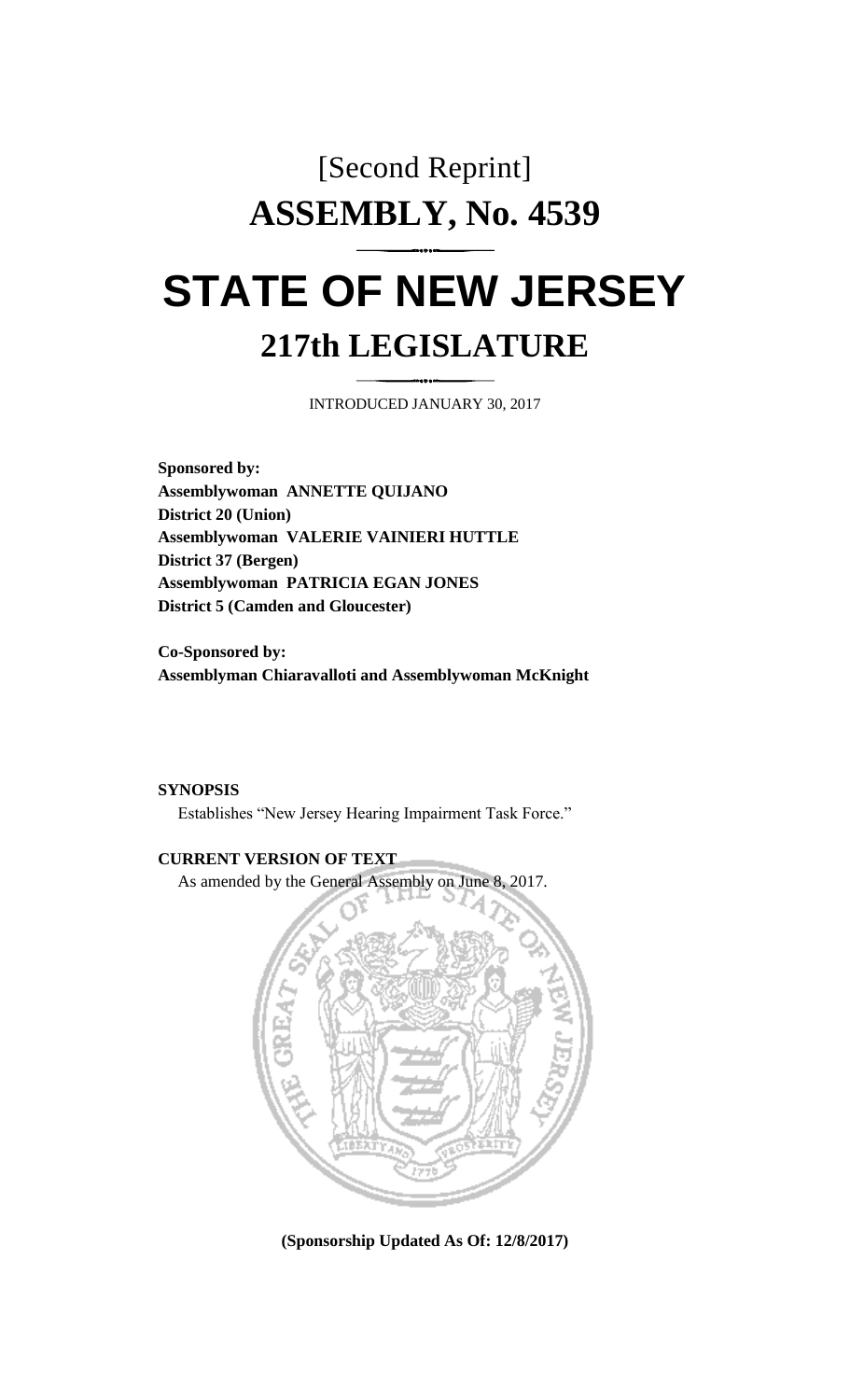**AN ACT** establishing a task force for the study of State policy regarding hearing impairment. 

 **BE IT ENACTED** *by the Senate and General Assembly of the State of New Jersey:*

 1. a. There is established in the Department of Human Services the "New Jersey Hearing Impairment Task Force." The purpose of the task force shall be to study, compare, and evaluate State laws, regulations, and policies intended to improve the livelihood of individuals who have a hearing impairment, including but not limited to children, seniors, and veterans.

13 b. The task force shall consist of  $2[13]$   $14^2$  members, as follows:

 (1) The Commissioner of Human Services, the Commissioner of Education, the Commissioner of Banking and Insurance, and the Director of the Division of the Deaf and Hard of Hearing, or their designees, who shall serve ex officio;

(2) **<sup>1</sup> [**One member**]** Three public members**<sup>1</sup>** appointed by the 20 President of the Senate <sup>1</sup>[who] <u>as follows: one of whom</u><sup>1</sup> is a 21 person diagnosed with a hearing impairment; <sup>1</sup> <u>one person upon the</u> recommendation of the AARP New Jersey; and one person upon the recommendation of the AMVETS New Jersey;**<sup>1</sup>** 

(3) **<sup>1</sup> [**One member**]** Three public members**<sup>1</sup>** appointed by the Speaker of the General Assembly **<sup>1</sup> [**who**]** as follows: one of whom**<sup>1</sup>** 26 is a parent of a child diagnosed with a hearing impairment; <sup>1</sup>one person who is a physician with a specialty in pediatric otolaryngology; and one person who is a physician with a specialty 29 in geriatric otolaryngology;<sup>1</sup> and

(4) **<sup>1</sup> [**Seven**] 2 [**Three**<sup>1</sup> ]** Four**<sup>2</sup>** public members appointed by the 31 Governor, as follows: <sup>2</sup> <u>one person upon the recommendation of the</u> 32 New Jersey State School Nurses Association;<sup>2</sup> one person upon the recommendation of the New Jersey Speech-Language-Hearing Association; one person upon the recommendation of the New 35 Jersey Academy of Audiology;<sup>1</sup> and<sup>1</sup> one person upon the recommendation of the New Jersey Association of Health Hearing Professionals **<sup>1</sup> [**; one person upon the recommendation of the AARP New Jersey; one person upon the recommendation of the AMVETS New Jersey; one person who is a physician with a specialty in pediatric otolaryngology; and one person who is a physician with a specialty in geriatric otolaryngology**] 1** .

 c. The public members shall serve without compensation, but may be reimbursed for travel and other necessary expenses incurred

**EXPLANATION – Matter enclosed in bold-faced brackets [thus] in the above bill is not enacted and is intended to be omitted in the law.**

**Matter underlined thus is new matter.**

Matter enclosed in superscript numerals has been adopted as follows: **Assembly AHU committee amendments adopted March 20, 2017.**

**Assembly floor amendments adopted June 8, 2017.**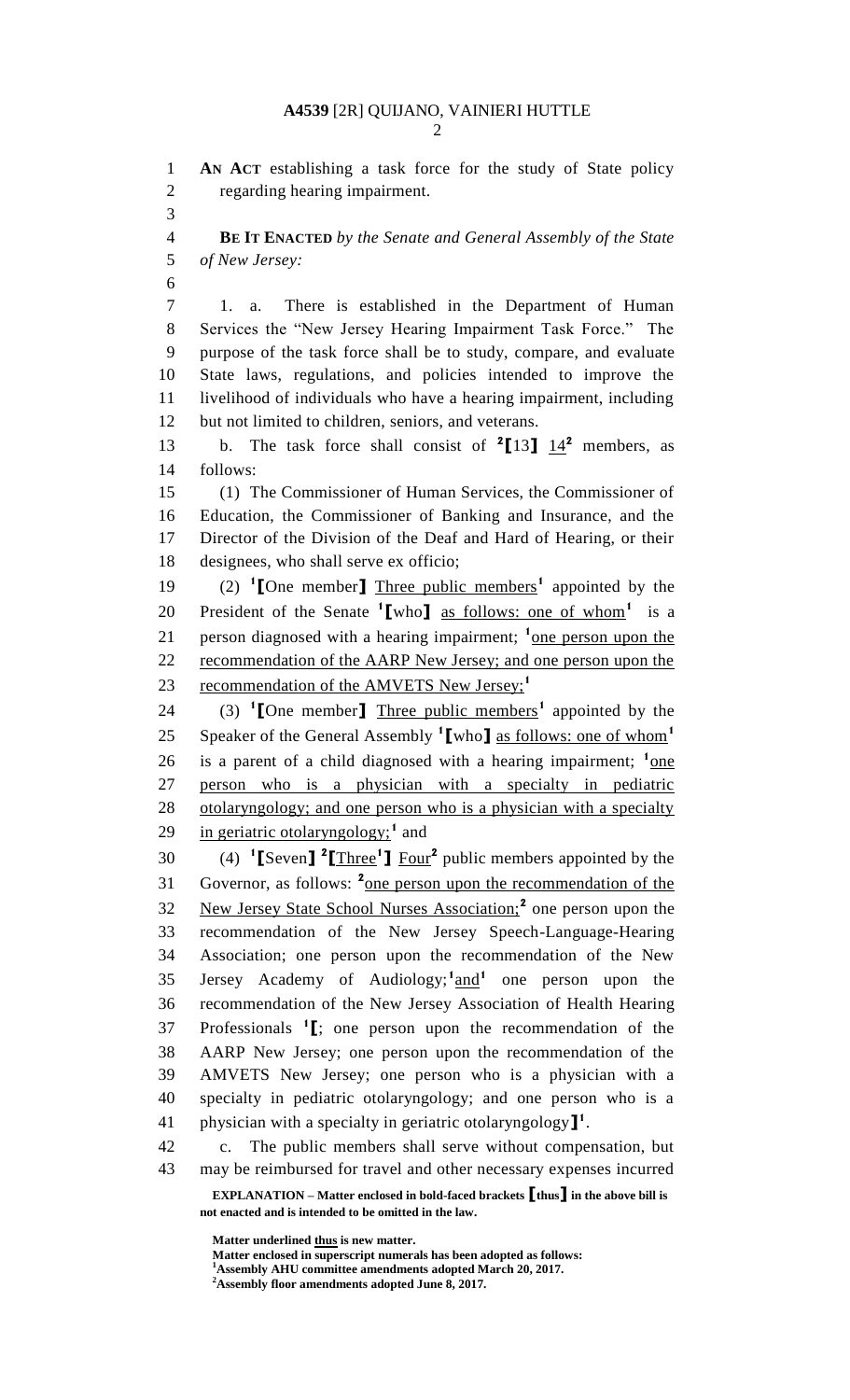in the performance of their duties and within the limits of funds available to the task force.

d. **<sup>1</sup> [**The Commissioner of Human Services or the commissioner's designee shall serve as chairperson of the task 5 force.<sup>1</sup> The task force shall organize as soon as practicable following the appointment of its members, and shall select a **[**vice**] 1** chairperson from among its members. The task force may appoint a secretary who need not be a member of the task force.

 e. The task force shall meet at the call of the chairperson and hold hearings at the times and in the places it deems necessary and appropriate to fulfill its charge. The task force shall be entitled to call to its assistance and avail itself of the services of employees of any State, county, or municipal department, board, bureau, commission, or agency as it may require and as may be available for its purposes.

 f. The Department of Human Services shall provide staff support to the task force.

 2. a. It shall be the duty of the New Jersey Hearing Impairment Task Force to study and assess New Jersey laws, regulations, and policies related to hearing impairment in comparison to other states, including:

 (1) the effectiveness of New Jersey health insurance mandates related to hearing impairment in comparison to health insurance mandates in other states;

 (2) the accessibility and effectiveness of medical testing for individuals who may have a hearing impairment;

 (3) the accessibility of hearing aids and assistive technologies for individuals who have a hearing impairment;

 (4) the accessibility and effectiveness of rehabilitation services for individuals who have a hearing impairment; and

 (5) the effectiveness of educational policies on the identification, evaluation, and support of children who have a hearing impairment.

 b. The task force shall receive reports and testimony from independent experts, other qualified individuals, and members of the public who have experience in this State or other states in evaluating the effectiveness of state policies related to hearing impairment.

 3. The task force shall issue a final report to the Governor, and to the Legislature pursuant to section 2 of P.L.1991, c.164 (C.52:14-19.1) no later than 180 days after its first organizational meeting. The report shall provide a summary of the study conducted by the task force and shall enumerate any recommended changes to State law, regulation, or policy. The report shall be made available to the public through a link prominently displayed on the Governor's and the Legislature's official internet websites.